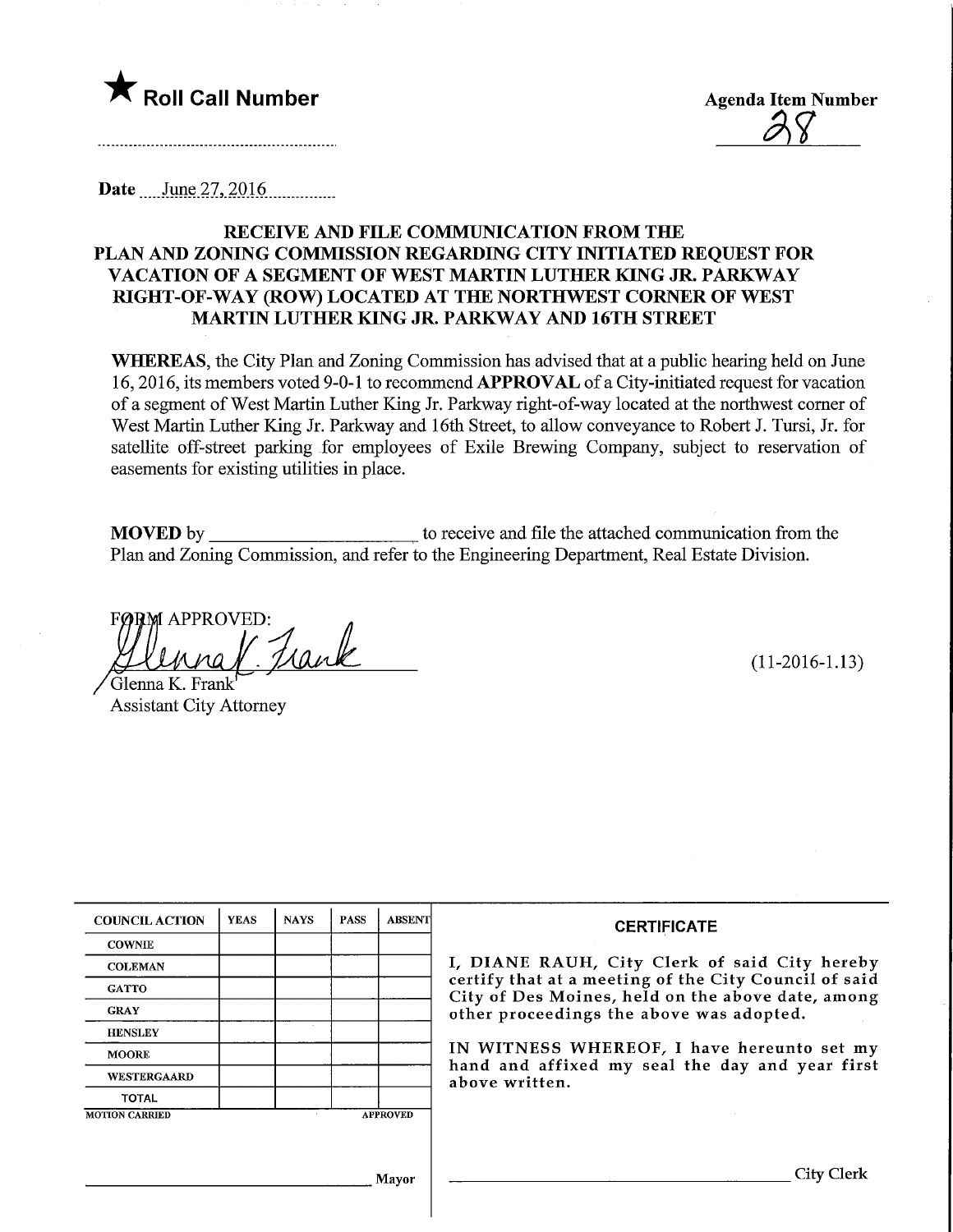| City initiated request for property located at the northwest corner of West Martin<br>Luther King Jr. Parkway and 16th Street. |                                                                                      |                                                                                                                                                                                                                                                                                                                                                                                                  |                                                                                                                                                                                     |                | File #                       |                        |              |   |
|--------------------------------------------------------------------------------------------------------------------------------|--------------------------------------------------------------------------------------|--------------------------------------------------------------------------------------------------------------------------------------------------------------------------------------------------------------------------------------------------------------------------------------------------------------------------------------------------------------------------------------------------|-------------------------------------------------------------------------------------------------------------------------------------------------------------------------------------|----------------|------------------------------|------------------------|--------------|---|
|                                                                                                                                |                                                                                      |                                                                                                                                                                                                                                                                                                                                                                                                  |                                                                                                                                                                                     |                | 11-2016-1.13                 |                        |              |   |
| <b>Description</b><br>of Action                                                                                                | in place.                                                                            | Approval of vacation of a segment of West Martin Luther King Jr. Parkway Right-Of-Way<br>(ROW) located at the northwest corner of West Martin Luther King Jr. Parkway and 16th Street,<br>to allow conveyance to Robert J. Tursi, Jr. to allow development of satellite off-street parking for<br>employees of Exile Brewing Company, subject to reservation of easements for existing utilities |                                                                                                                                                                                     |                |                              |                        |              |   |
| <b>PlanDSM Future Land Use</b>                                                                                                 |                                                                                      |                                                                                                                                                                                                                                                                                                                                                                                                  |                                                                                                                                                                                     | Proposed: N/A. | Current: Downtown Mixed Use. |                        |              |   |
|                                                                                                                                | <b>Mobilizing Tomorrow</b><br>No planned improvements.<br><b>Transportation Plan</b> |                                                                                                                                                                                                                                                                                                                                                                                                  |                                                                                                                                                                                     |                |                              |                        |              |   |
| <b>Current Zoning District</b>                                                                                                 |                                                                                      |                                                                                                                                                                                                                                                                                                                                                                                                  | "C-3B" Central Business Mixed Use District, "GGP" Gambling Games Prohibition<br>Overlay District, "D-O" Downtown Overlay District and "FSO" Freestanding Signs<br>Overlay District. |                |                              |                        |              |   |
| <b>Proposed Zoning District</b><br>N/A.                                                                                        |                                                                                      |                                                                                                                                                                                                                                                                                                                                                                                                  |                                                                                                                                                                                     |                |                              |                        |              |   |
| <b>Consent Card Responses</b>                                                                                                  |                                                                                      | In Favor                                                                                                                                                                                                                                                                                                                                                                                         |                                                                                                                                                                                     | Not In Favor   | Undetermined                 |                        | % Opposition |   |
| Inside Area                                                                                                                    |                                                                                      |                                                                                                                                                                                                                                                                                                                                                                                                  |                                                                                                                                                                                     |                |                              |                        |              |   |
| Outside Area                                                                                                                   |                                                                                      |                                                                                                                                                                                                                                                                                                                                                                                                  |                                                                                                                                                                                     |                |                              |                        |              |   |
| Plan and Zoning                                                                                                                | Approval                                                                             |                                                                                                                                                                                                                                                                                                                                                                                                  |                                                                                                                                                                                     | $9 - 0 - 1$    | Required 6/7 Vote of         | Yes                    |              |   |
| <b>Commission Action</b>                                                                                                       |                                                                                      | Denial                                                                                                                                                                                                                                                                                                                                                                                           |                                                                                                                                                                                     |                |                              | the City Council<br>No |              | X |

City Initiated, West Martin Luther King Jr. Parkway and 16th Street 11-2016-1.13

Ŷ,

 $\overline{a}$ 

28

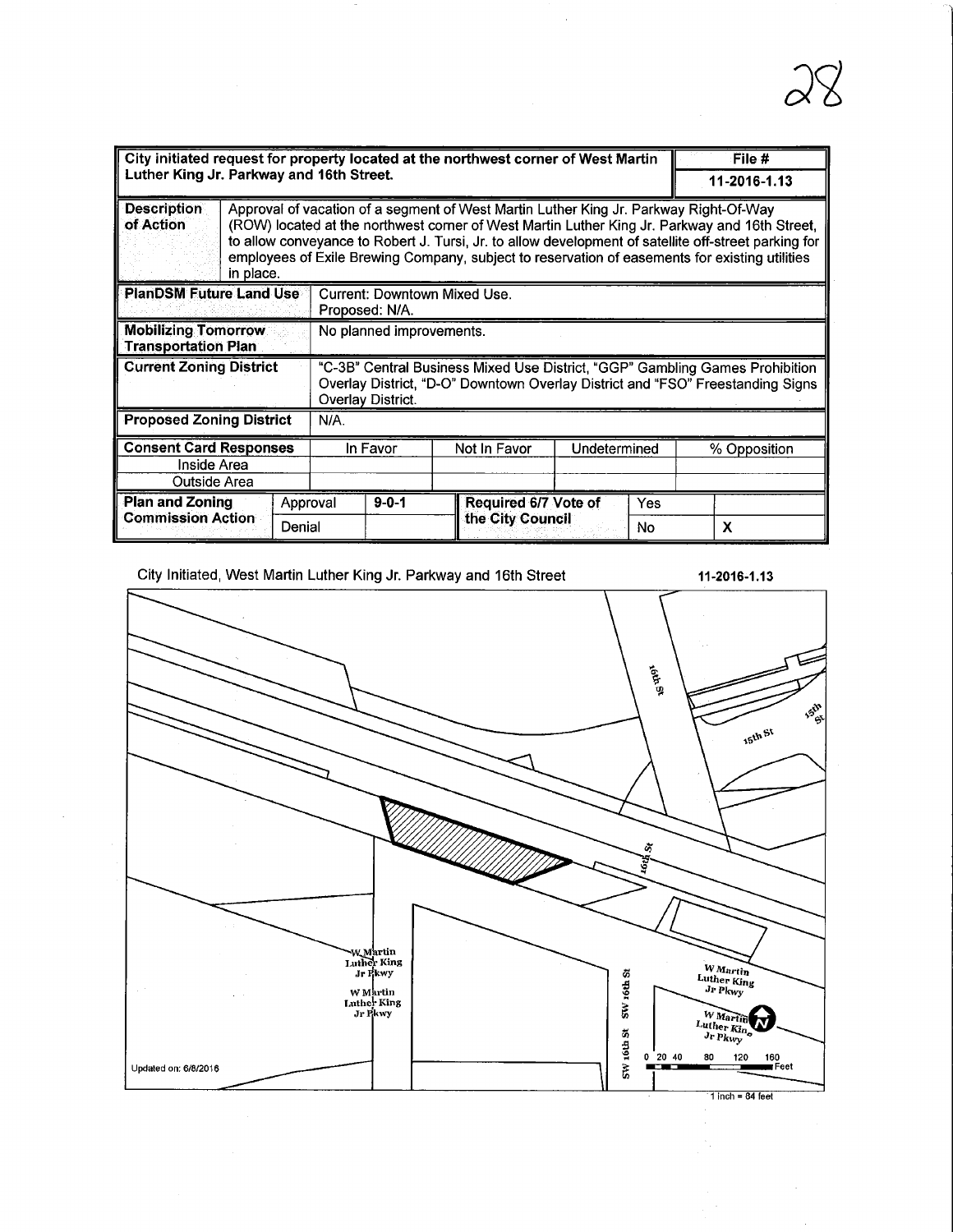

June 22, 2016

Honorable Mayor and City Council City of Des Moines, Iowa

#### Members:

Communication from the City Plan and Zoning Commission advising that at their meeting held June 16, 2016, the following action was taken regarding a City initiated request for vacation of a segment of West Martin Luther King Jr. Parkway Right-Of-Way (ROW) located at the northwest corner of West Martin Luther King Jr. Parkway and 16th Street, to allow conveyance to Robert J. Tursi, Jr. to allow development of satellite off-street parking for employees of Exile Brewing Company.

#### COMMISSION RECOMMENDATION:

| <b>Commission Action:</b> | Yes          | <b>Nays</b> | Pass | Absent |
|---------------------------|--------------|-------------|------|--------|
| <b>Francis Boggus</b>     | Χ            |             |      |        |
| Dory Briles               | Х            |             |      |        |
| JoAnne Corigliano         | $\mathsf{X}$ |             |      |        |
| David Courard-Hauri       |              |             |      | Χ      |
| <b>Jacqueline Easley</b>  | Х            |             |      |        |
| <b>Tim Fitzgerald</b>     | Χ            |             |      |        |
| <b>Jann Freed</b>         |              |             |      | Χ      |
| John "Jack" Hilmes        | Х            |             |      |        |
| Greg Jones                | X            |             |      |        |
| <b>William Page</b>       |              |             |      | Χ      |
| <b>Mike Simonson</b>      |              |             |      |        |
| <b>CJ Stephens</b>        | Х            |             |      |        |
| <b>Steve Wallace</b>      | Х            |             |      |        |
| <b>Greg Wattier</b>       |              |             | Х    |        |

After public hearing, the members voted 9-0-1 as follows:

APPROVAL for vacation of the requested right-of-way segment subject to reservation of any necessary easements for all existing utilities in place. (11-2016-1.13)

# RECOMMENDATION TO THE P&Z COMMISSION

Staff recommends approval for vacation of the requested right-of-way segment subject to reservation of any necessary easements for all existing utilities.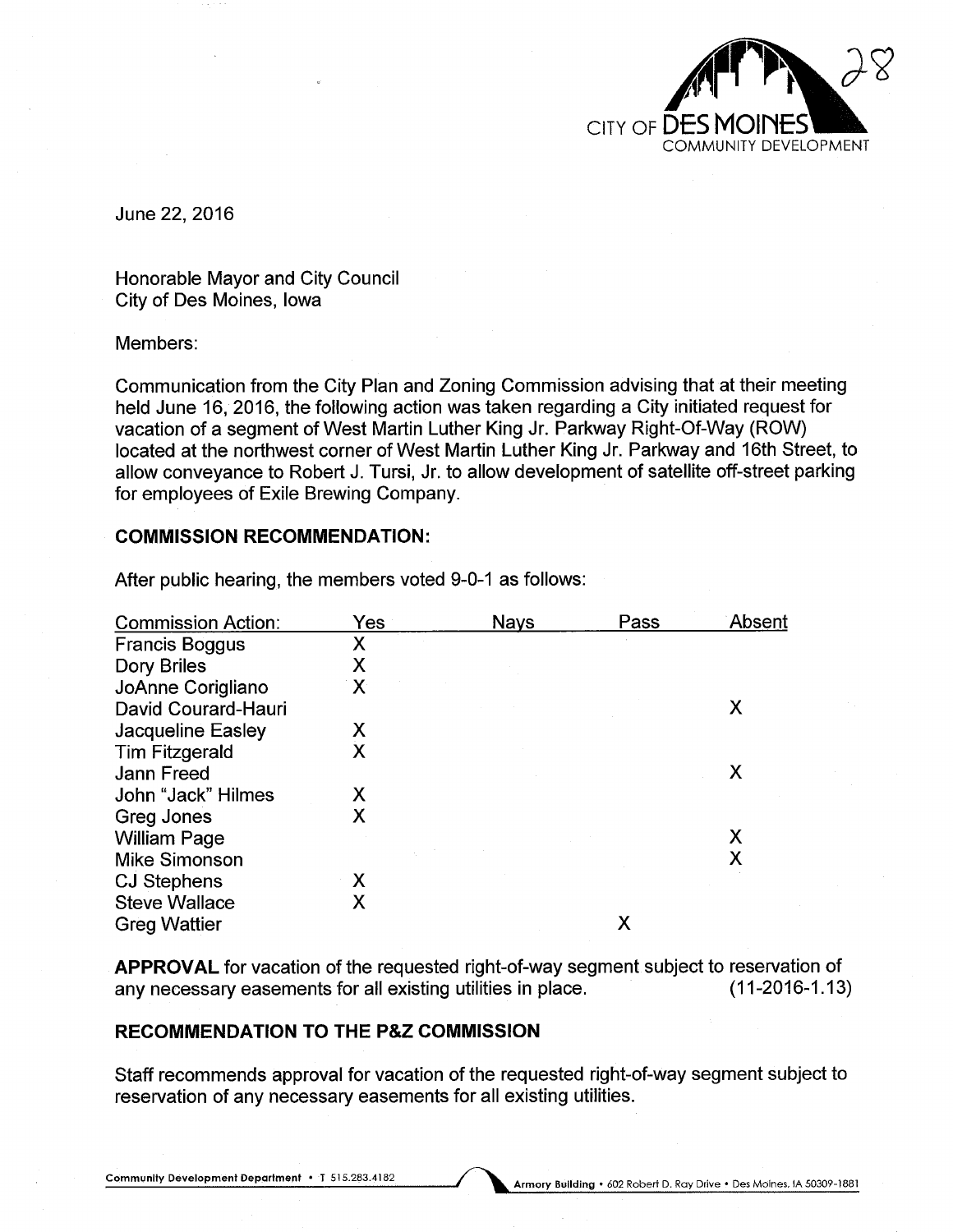# STAFF REPORT TO THE PLANNING COMMISSION

# I. GENERAL INFORMATION

- 1. Purpose of Request: On May 23, 2016, the City Council referred a request to vacate a segment of West Martin Luther King, Jr. Parkway at the northwest corner with 16<sup>th</sup> Street, to the Plan and Zoning Commission for review and recommendation. This was for the benefit of the nearby Exile Brewing Company that is seeking to develop a small employee parking lot to help relieve parking demand for the their on-site parking and nearby on-street parking.
- 2. Size of Site: 11,500 square feet.
- 3. Existing Zoning (site): "C-3B" Central Business Mixed Use District, "GGP" Gambling Games Prohibition Overlay District, "D-0" Downtown Overlay District and "FSO" Freestanding Signs Overlay District.
- 4. Existing Land Use (site): Open space.
- 5. Adjacent Land Use and Zoning:

North - "C-3B": Use is Union Pacific Railroad.

South - "C-3B", Use is West M.L. King Jr. Parkway ROW.

- 6. General Neighborhood/Area Land Uses: The site is located in the southwestern portion of the Downtown Central Business District along the West M.L. King Jr. Parkway loop.
- 7. Applicable Recognized Neighborhood(s): The subject property is located in the Downtown Des Moines Neighborhood. This neighborhood was notified of the Commission meeting by mailing of the Preliminary Agenda on May 27, 2016. Additionally, separate notifications of the hearing for this specific item were mailed on June 6, 2016 (10 days prior to the hearing) to the Downtown Des Moines Neighborhood Association and to the primary titleholder on file with the Polk County Assessor for each property adjoining or across public streets from the subject ROW. A Final Agenda was mailed to all recognized neighborhood associations on June 10, 2016.

All agendas and notices are mailed to the primary contact(s) designated by the recognized neighborhood association to the City of Des Moines Neighborhood Development Division. The Downtown Des Moines Neighborhood Association notices were mailed to Jon Thompson, 1719 Grand Avenue, #330, Des Moines, IA 50309.

- 8. Relevant Zoning History: N/A.
- 9. PlanDSM Future Land Use Plan Designation: Downtown Mixed Use.
- 10. Applicable Regulations: In consideration of the criteria set forth in Chapter 18B of the Iowa Code, the Commission reviews all proposals to vacate land dedicated for a specific public purpose, such as for streets and parks, to determine whether the land is still needed for such purpose or may be released (vacated) for other use. The